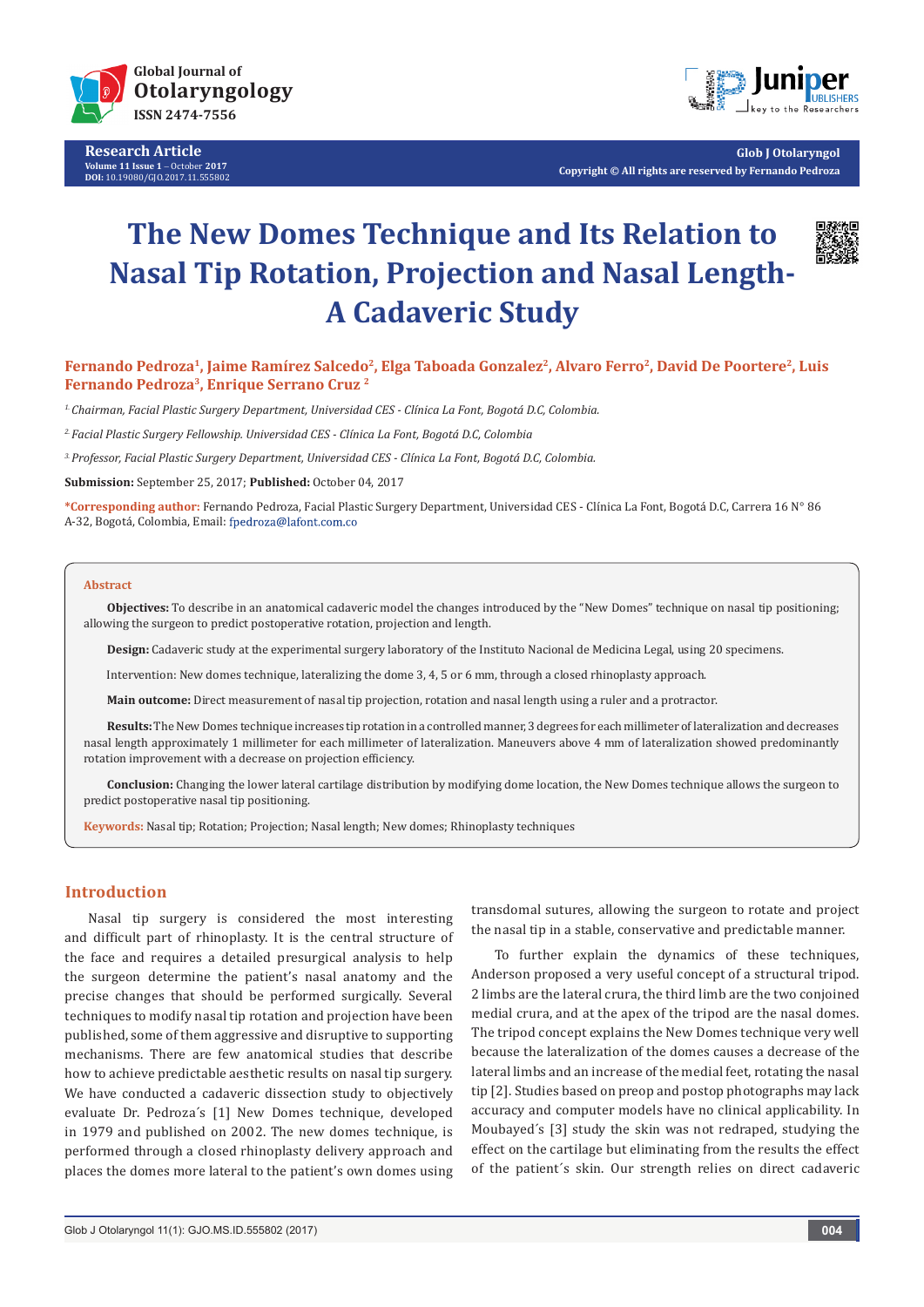measurements and the additional clinical value of including the envelope in these measurements.

# **Materials and Methods**

We conducted a cadaveric dissection study at the experimental surgical laboratory of the Instituto Nacional de Medicina Legal located in Bogota, D.C. Colombia. Twenty cadaveric specimens were selected, consent provided at the Instituto Nacional de Medicina Legal for postmortem research. Inclusion criteria were: Adults between 20 to 60 years old, unformalized and dead for less than 36 hours. Specimens with traumatic nasal deformity or previous nasal surgery were excluded. The New Domes technique was performed through a closed rhinoplasty approach. Pre and postcartilaginous incisions were made at the caudal and cephalic border of the lower lateral cartilages as previously described by the senior author [1,4]. Using sharp scissors, the alar cartilage was dissected, creating

a bipedicled chondrocutaneous alar flap with only their feet remaining connected to the underlying tissues. Alar cartilages are almost totally released, except for the vestibular skin that remains attached to the undersurface of the cartilage.

We measure the width of the cartilage at the level planned for the new dome and perform a conservative cephalic trim, leaving at least 5 mm width at the new dome level and 7 mm at the lateral crus, without extending the resection to its posterior half. New dome position was placed at 3, 4, 5 or 6 mm from the tip defining points bilaterally. With the cephalic cartilage resected, and the distance between the patient´s own dome and the new dome marked, we place a double transfixion suture just below the new dome (Polyglactin - Vicryl 5,0, Ethicon, Somerville, NJ). The tension of the transfixion suture must be controlled without tightening the suture so much that the lateral and the medial sides of the domal cartilage come together. This maintains the natural arch of the cartilage at the level of the new dome.



**Figure 1:** Measurement of rotation and projection. Lateral views A-C a) Preoperative b) 3 mm Postoperative. c) 5 mm Postoperative. Base views D-F. d) Preoperative. e) 3 mm Postoperative. f) 5 mm Postoperative.

Interdomal ligaments were replaced using two single sutures, the first one was placed one millimeter medial to the cephalic border of the new dome and the second one was placed five millimeters medial to the caudal border of the new dome. Nasal tip rotation was analyzed in vivo by assessing the nasolabial angle, which is formed between a straight line crossing through the most anterior and posterior points of the nostril and a vertical line through the radix, perpendicular to Frankfurt´s plane. Nasal tip projection was measured parallel to Frankfurt's plane, from the alar-cheek junction to the tip of the nose. Nasal length was measured from nasal tip to radix (Figure 1).

#### **Results**

Twenty cadaveric specimens were dissected. 17/20 was men (85%) while 3/20 were female (15%). Ages oscillated between 20 and 60 years, with an average of 35 years. On eleven specimens (55%) the "New Domes" were marked 3 millimeters lateral to the original dome. On 5 specimens (25%) a 4 millimeter lateralization was performed. A 5 millimeter maneuver was required on 3 specimens (15%) and a 6 millimeter maneuver was selected for one specimen (5%). The average tip rotation preoperatively was 89,65 degrees (8,8 SD) with a 90 degree median. Postoperatively average tip rotation increased to 99,95 degrees (7,78 SD) with a 100 degree median. Tip rotation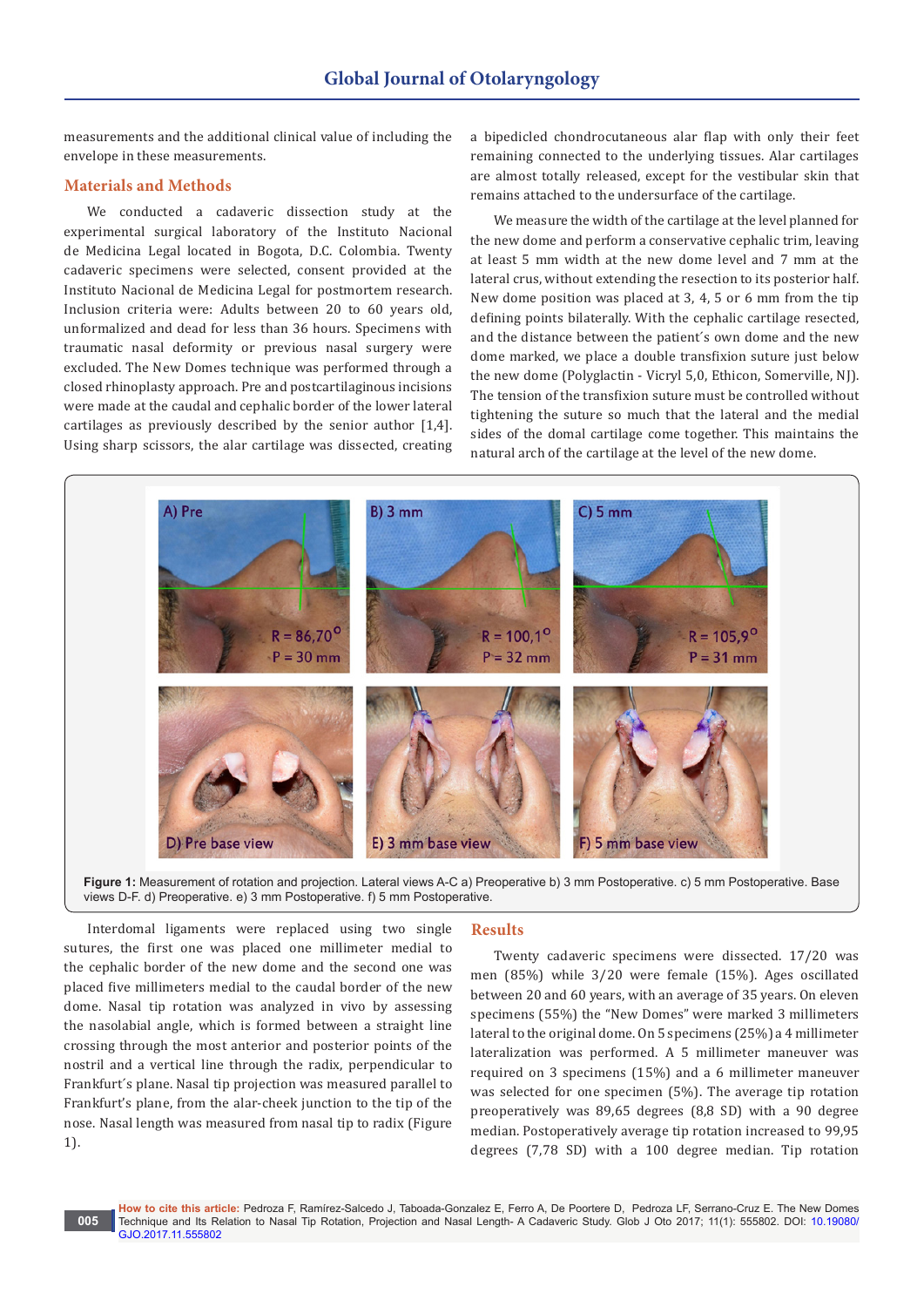increase was statistically significant (p=0,004). A 9 degree increase on nasal tip rotation was found for 3 mm lateralization maneuvers; 10.4, 13,3 and 16 degrees of rotation were achieved with 4, 5 and 6 mm lateralization maneuvers respectively. Corresponding to a nasolabial angle increased between 2,67 and 3 degrees for each millimeter of lateralization.

Measurement of nasal tip projection preoperatively was 29,4 mm (2,76 SD) with a median of 29 mm. Postoperatively nasal tip projection increased to 32 mm (SD 2,64) with a 32 mm median. A Statistically significant increase on nasal tip projection was encountered (p=0,02). A 2,45 mm increase on nasal tip projection was found for 3 mm lateralization maneuvers; 3,4 millimeters of projection were gained with 4 mm of lateralization. For 5 and 6 millimeter lateralization maneuvers increase in projection was below 2 mm. Hence, placing the new domes three and four millimeters lateral to the original domes increase projection between 0,82 and 0,85 mm for each millimeter lateralized. But, 5 or 6 millimeter maneuvers have a predominantly rotational effect and only achieve a projection increase of 0,33 to 0,4 mm for each millimeter lateralized.

The average nasal length preoperatively was 45,7 mm (SD 3,03) with a 46,5 mm median. Postoperatively nasal length decreased to 42,4 mm (SD 2,01) with a 43 mm median. A median test showed nasal shortening had been statistically significant (p=0,01). A 3,64 mm decrease in nasal length was found for 3 mm lateralization maneuvers; 4, 5,33 and 6 millimeters of shortening were achieved with 4, 5 and 6 mm lateralization maneuvers respectively. Which corresponds to a decrease of 1 to 1,21 mm in length for each 1 mm of lateralization of the domes (Figure 2).



**Figure 2:** The new domes technique and its relation to rotation and projection. There is a proportional relationship between dome lateralization and nasal tip rotation and projection, however, for 5 and 6 mm lateralization maneuvers there is a decrease in projection effectiveness, dropping from 80 percent to 30-40% for each millimeter of lateralization.

**006**

## **Discussion**

The prediction of nasal tip position in terms of rotation, projection and length is a major challenge in rhinoplasty4. Studies based on preop and postop photographs may lack accuracy and computer models have no clinical applicability. In Moubayed´s study the skin was not redraped, studying the effect of the manipulations only on the cartilage, underestimating the importance of the overlying skin. Our strength relies on direct cadaveric measurements and the additional clinical value of including the envelope in these measurements. The new domes technique redistributes the lower lateral cartilage by moving the dome position to a more lateral location, which creates a shorter lateral crus and a longer medial crus increasing nasal tip rotation and projection. There is a proportional relationship between dome lateralization and nasal tip rotation and projection, however, for 5 and 6 mm lateralization maneuvers there is a decrease in projection effectiveness, dropping from 80 percent to 30-40% for each millimeter of lateralization (Figure 2).

Patrocinio [5], evaluated immediate and late postoperative results on 20 consecutive patients in which a 4.2 mm (on average) lateral crural steal (LCS) maneuver was performed, with the addition of a columellar strut. There was a statistically significant increase of nasal tip rotation and a decrease in nasal length. Nasal tip projection increase showed no statistical significance between preop and immediate postop (p=0,09). Hence, when there is a need to substantially increase nasal projection, other maneuvers must be added, such as placement of tip grafts, usually a cap or a shield graft or even a lateral crural auto-strut (6). Ghazipoour [6] (7) demonstrated an increase in nasal projection using the lateral crural steal if vestibular skin was released.

Our study did show a direct relationship between lateral positioning of the domes and tip projection. Placing the new domes three and four millimeters lateral to the original domes increase projection between 0,82 and 0,85 mm for each millimeter lateralized. But, 5 or 6 millimeter maneuvers only achieve an increase between 0,33 and 0,4 mm for each millimeter lateralized. We believe for 5 and 6 mm maneuvers the lateral crural shortening effect is more important, making rotation predominate over projection. Decreased nasal length is also achieved with the New Domes technique, with a 1:1 relationship between millimeters lateralized and nasal length decrease [7,8].

Kridel and Konior (7) described the lateral crural overlay (LCO) technique that achieves a larger increase in nasal tip rotation while reducing tip projection. Hence, LCS is more suitable for patients who have underrotation associated with poor projection; and, LCO is indicated in patients who have severe underrotation associated with overprojection. The new domes technique redistributes the lower lateral cartilage by moving the dome position to a more lateral location, using sutures only. It avoids using vertical cartilage division, which can